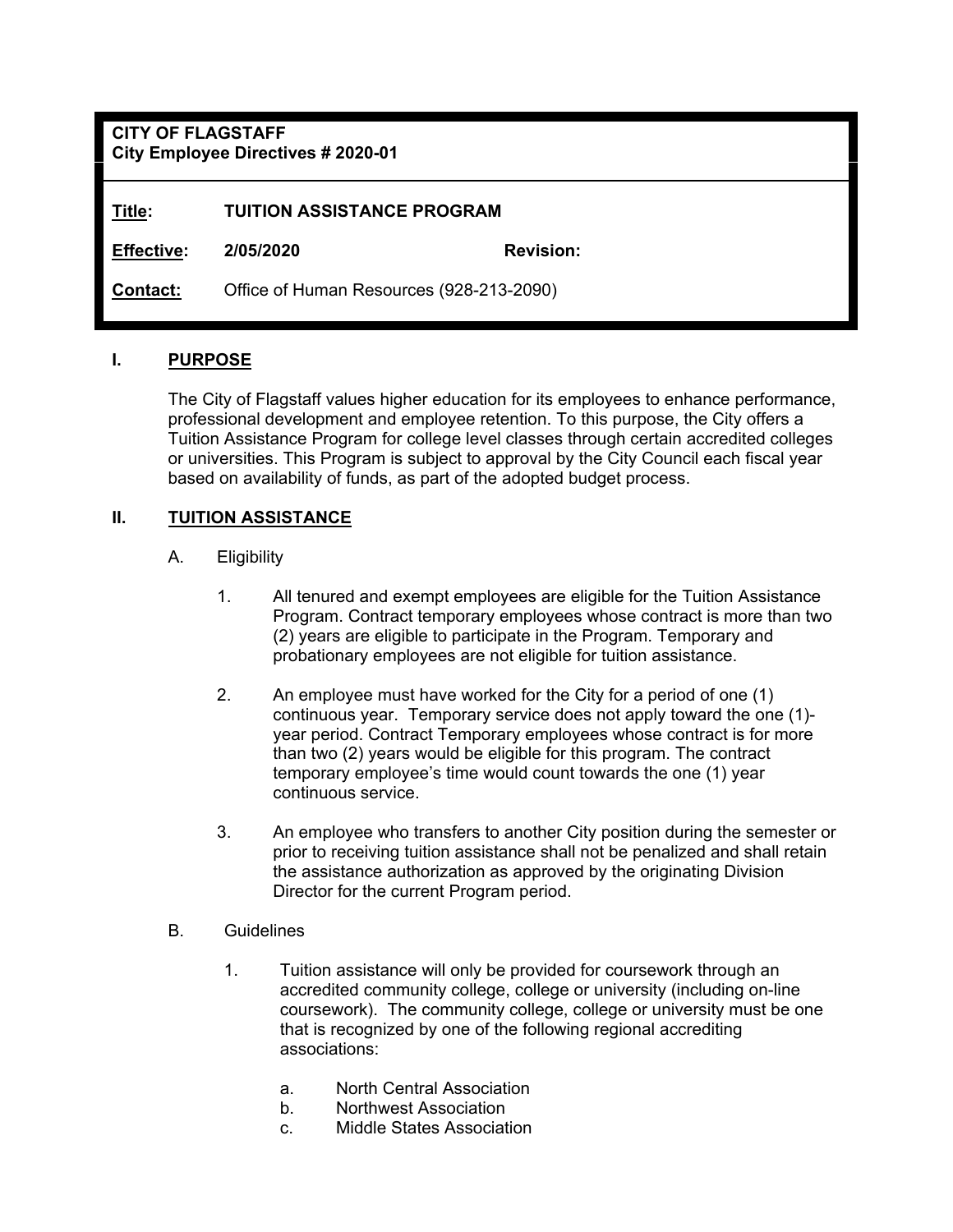**"Tuition Assistance Program" Page 2** 

- d. New England Association
- e. Southern Association
- f. Western Association
- g. Distance Education Accrediting Commission
- 2. Courses must meet one of the following guidelines to be eligible for tuition assistance:
	- a. Non-Degree Seeking Students:
		- i. Individual college level course related to the employee's current position or any position within the City which the employee could reasonably aspire.
		- ii. Individual college level course that is customer service focused.
	- b. Degree Seeking Students:
		- i. Any class necessary to obtain a degree related to the employee's current position or any position within the City. If the employee anticipates there may be a question about the relation of the class or degree, the employee should provide a written explanation when applying for the tuition assistance.
- 3. Employees must use personal time to attend class(es) unless prior approval has been granted by the Division Director or their designee.
- C. Application Process
	- 1. The application for tuition assistance shall be approved and signed by the employee's chain of command indicating their approval and support of the request.
	- 2. Eligible employees shall submit their Tuition Assistance Program Application to the Human Resources Division by the established deadline.
	- 3. Employees must submit their Tuition Assistance Program Application each semester in order to maintain necessary information on courses and departmental approval.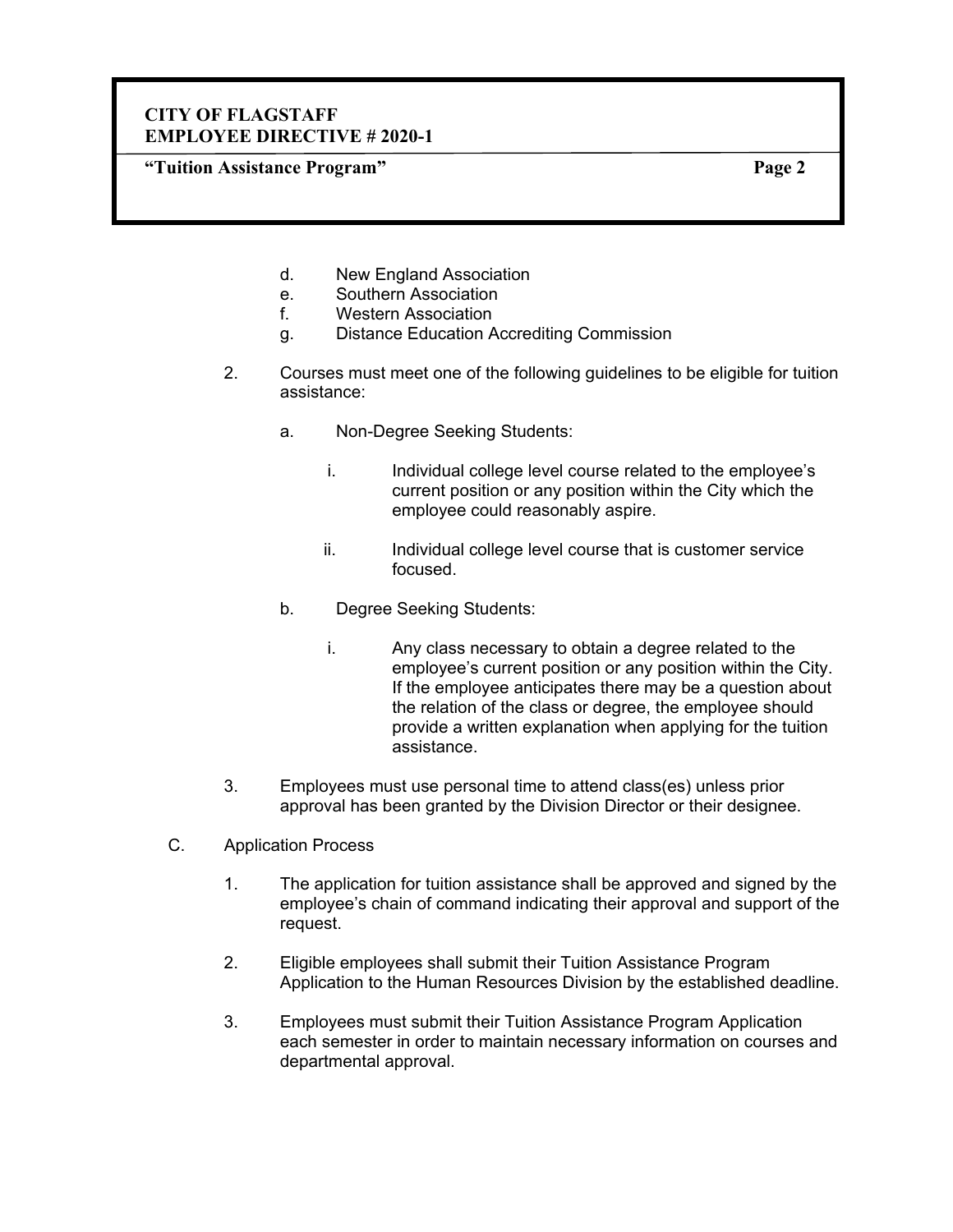**"Tuition Assistance Program" Page 3** 

- 4. The Human Resources Division will respond to each Tuition Assistance Program Application in writing to indicate approval or denial of participation in the program.
- D. Assistance Process
	- 1. A City employee who has been approved to receive tuition assistance from the City, will pay for the class, attend the class and receive a letter grade of "B" or better in the class. A grade of Pass in a Pass/Fail class will be considered eligible for assistance.
	- 2. Within 30 days of the conclusion of each semester or course of study the employee shall submit:
		- a. A detailed receipt for payment of the classes in which tuition assistance is being requested. The receipt will specifically indicate the amount of tuition charged to the employee, separate from all other fees and expenses.
		- b. Documentation showing the official grade of "B" or better for the class(es) taken in which the employee is requesting tuition assistance.
	- 3. Tuition Assistance Program payments will be processed through Accounts Payable and the employee will receive a separate check.
	- 4. Employees who feel they are unable to earn a "B" or better due to a disability and would like to request a reasonable accommodation, should contact the Human Resources Division Director. The employee will provide a disability certification from the college or university and each request will be reviewed on a case-by-case basis.
- E. Assistance Rates
	- 1. Eligible employees will receive tuition assistance for approved classes at a rate of up to 100% (up to the maximum annual assistance allowed by the IRS) based on budgeted funding available for this program.
	- 2. At the beginning of each semester the Human Resources Division will calculate the amount of assistance available to employees based on the approved Tuition Assistance Program Applications and will notify all approved participants of the anticipated assistance amount they are eligible to receive. Budgeted monies will be distributed evenly among approved applications. This notification will be provided in time for the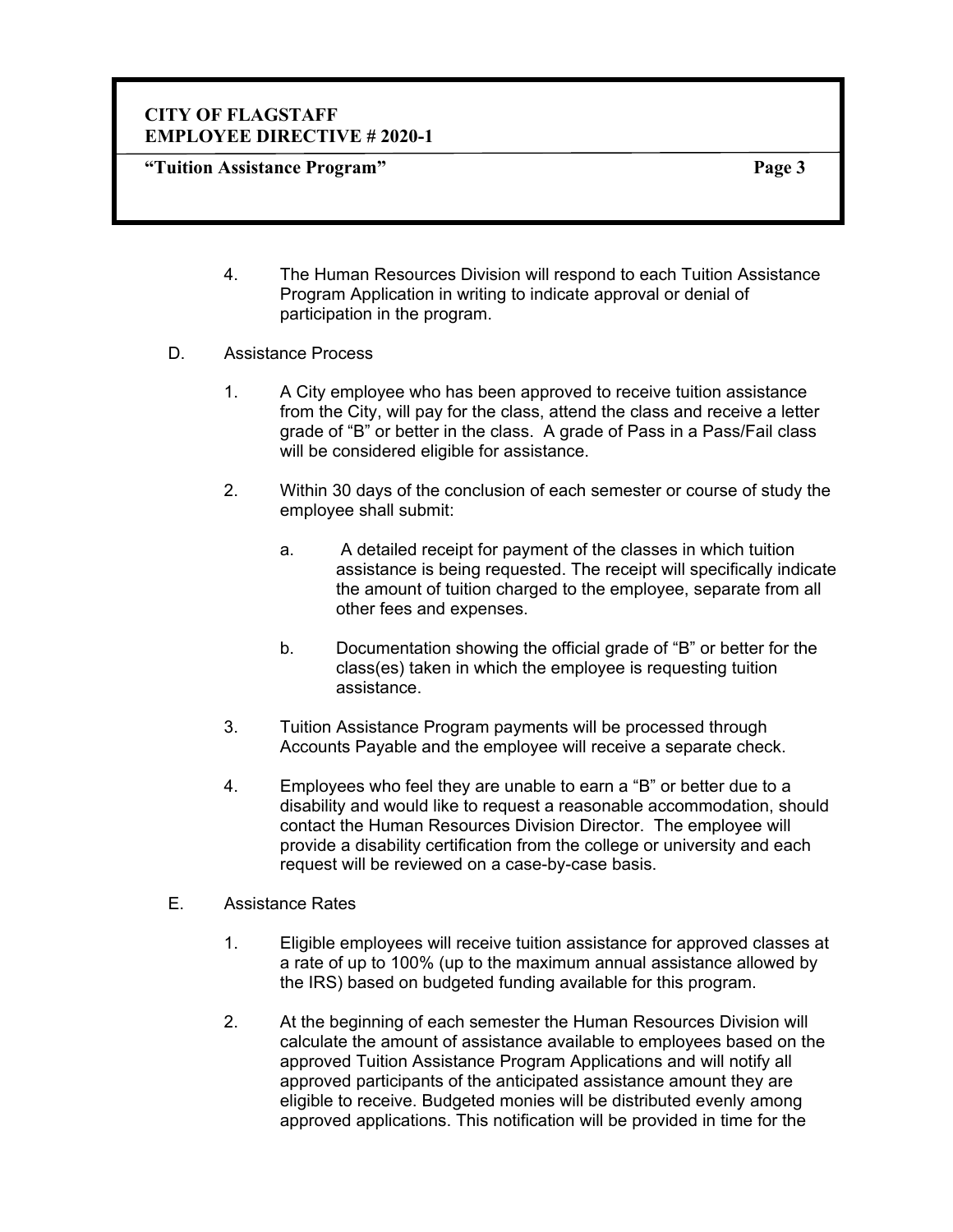**"Tuition Assistance Program" Page 4** 

participant to decide whether or not they wish to continue with the classes for which they are registered. It will be the employee's responsibility to follow the institution's required steps to withdraw from classes and be eligible for a refund from the college or university.

- 3. Employees participating in this program may be eligible for four (4) semesters each year (example: fall, winter, spring and summer) starting in the fiscal year. Summer and winter sessions, for purposes of tuition assistance, are defined as one semester regardless of the number of sessions the employee participates in.
- 4. This Tuition Assistance Program applies to tuition only and does not include books or other fees.
- 5. This Tuition Assistance Program is designed to alleviate the burden of out of pocket tuition expenses for eligible employees. Employees shall not profit from this program and will not submit for assistance any amount for which they are receiving a scholarship, grant or financial aid from any other company or source, including the Veterans Administration or a discount from the institution.
- F. Repayment
	- 1. Employees who do not comply with the thirty (30)-day submission deadline of appropriate documentation will not be eligible for assistance.
	- 2. If an employee voluntarily leaves the City within twenty-four (24) months of receiving tuition assistance, the employee must refund all tuition assistance payments made by the City in the twenty-four (24) month period prior to the last day of employment according to the table below.
	- 3. An employee who terminates employment with the City agrees to repay tuition assistance received in the following manner: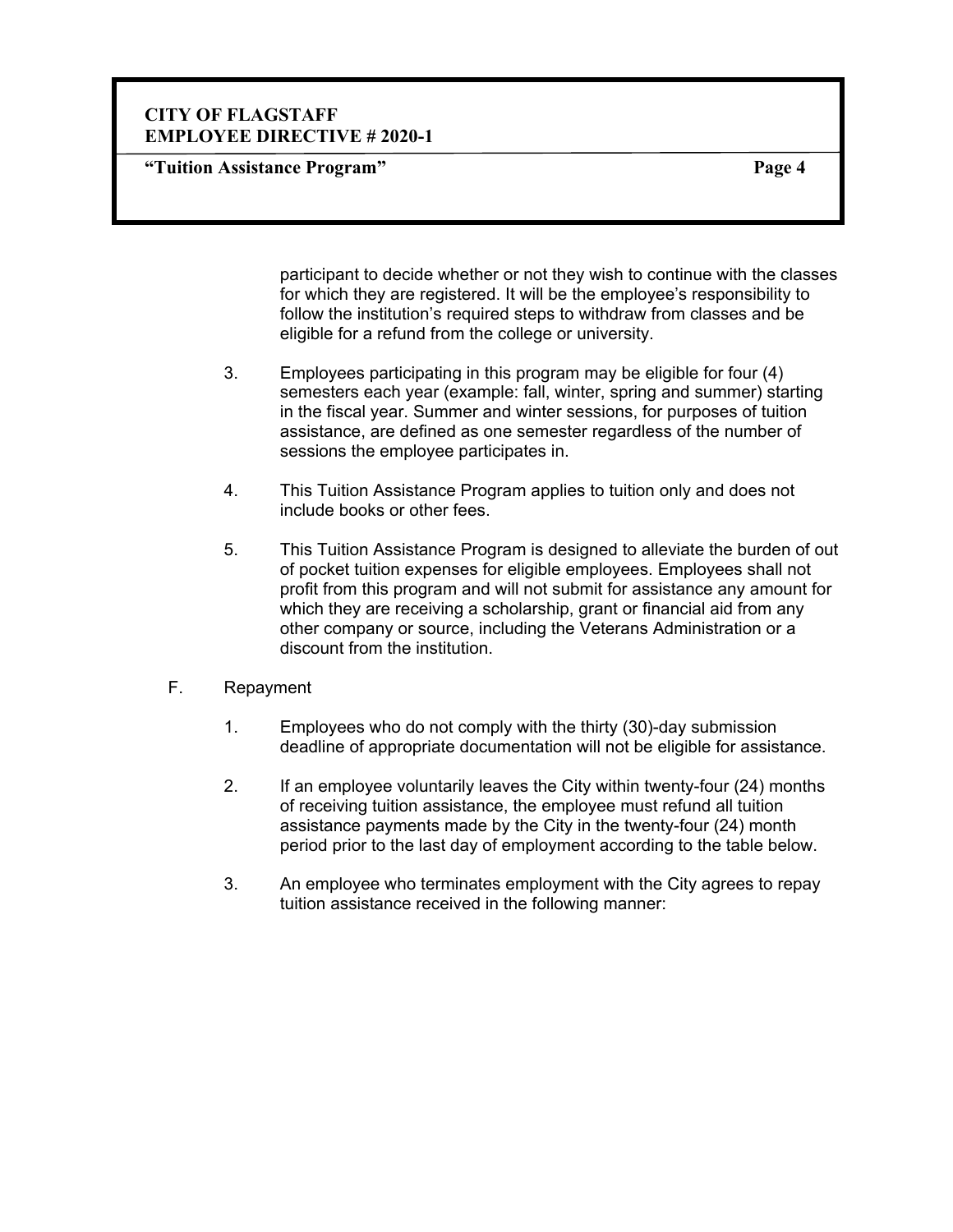**"Tuition Assistance Program" Page 5** 

| <b>Time Elapsed</b>                                                           | Percentage of Repayment                       |
|-------------------------------------------------------------------------------|-----------------------------------------------|
| Amount of time between the date(s) of the                                     | Applicable to the total amount of the Tuition |
| Tuition Assistance and the employee's                                         | Assistance received during the 24 months      |
| separation date                                                               | prior to the employee's separation date       |
| 6 months or less                                                              | 100%                                          |
| More than 6 months but less than 12 months                                    | 75%                                           |
| More than 12 months but less than 18                                          | 50%                                           |
| months                                                                        |                                               |
| More than 18 months but less than 24                                          | 25%                                           |
| months                                                                        |                                               |
| Examples: Employee leaves the City organization on July 1, 2019. Employee has |                                               |

received the following tuition assistance:

- 7/1/2016 \$1,000 assistance paid more than 24 months prior to the employee's separation \$0 owed
- 8/1/2017 \$1,000 assistance paid 23 months prior to the employee's separation 25% or \$250 owed
- 3/1/2018 \$1,000 assistance paid 16 months prior to the employee's separation 50% or \$500 owed
- The employee would owe the City \$750 for tuition assistance received in the previous 24-month period prior to separation.
	- 4. The employee must agree to the repayment agreement. This includes the withholding of deductions from their final paycheck, including base salary, add pay, vacation pay and/or expense reimbursement monies up to the amount due the City for the repayment of tuition assistance in order to be eligible to participate in the Tuition Assistance Program.
	- 5. An employee who is terminated for cause or voluntarily terminates employment automatically forfeits any request for assistance not already paid.
	- 6. If the employee's last paycheck is distributed prior to Human Resources' knowledge of the termination, repayment will be handled through the City's billing process. After six months, any unpaid balances will be forwarded to collections and the employee will be responsible for the cost of the collection, including any attorney fees and/or court costs.
	- 7. Exceptions to the repayment requirement may be made for special circumstances (i.e. retirement).Exceptions may be granted through the